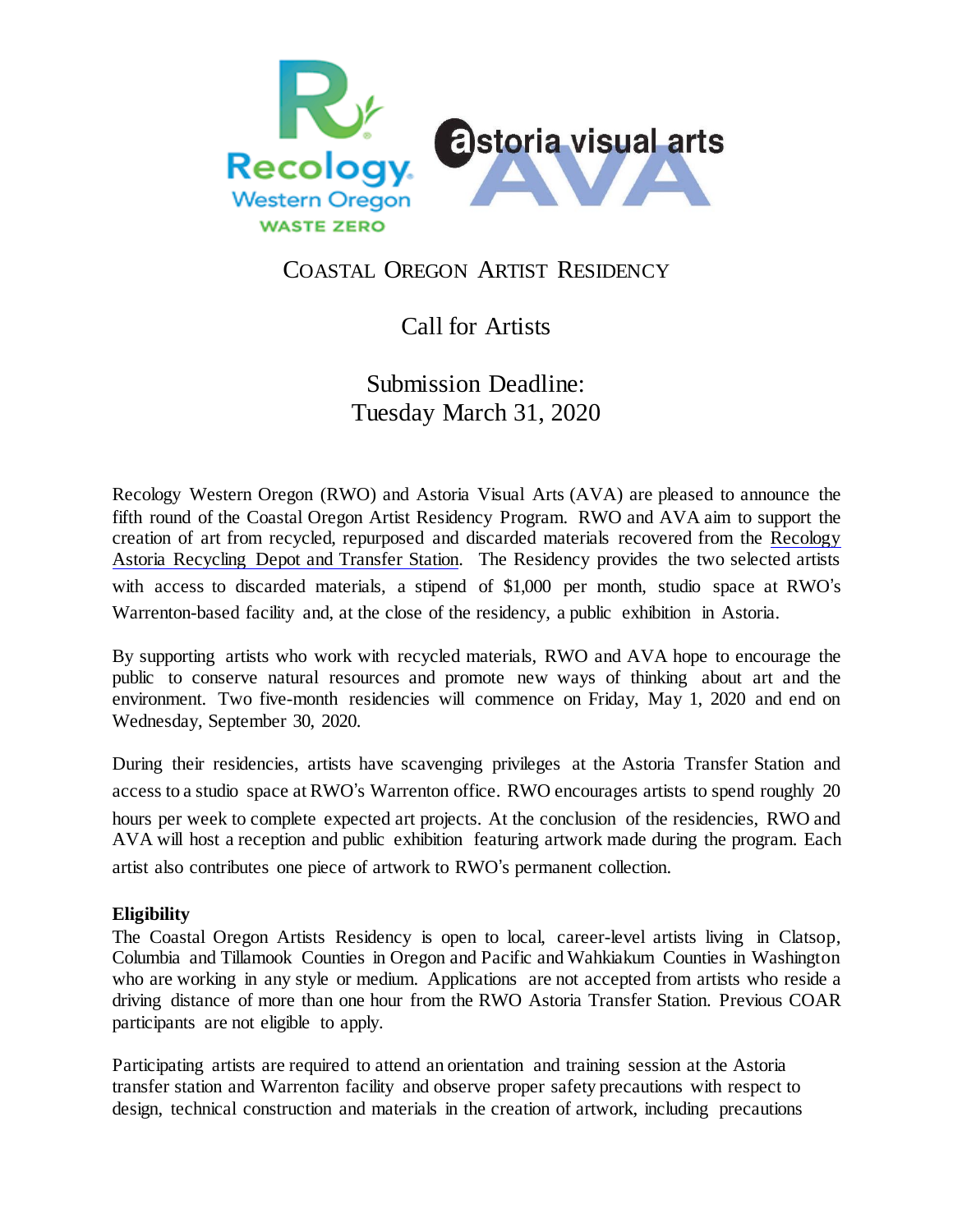reasonably required or recommended by RWO personnel. Participating artists will exercise complete control over the creative process, and all creative ideas and expressions will originate from the artists. However, RWO and AVA reserve the right to reject artwork that is offensive or unacceptable for display to the general public. Such material may include but is not limited to:

- 1. Overtly pornographic or libelous content;
- 2. Overtly offensive religious or political content; and
- 3. Content that includes any personally identifiable information.

#### **Application Process**

Applicants are asked to submit the following materials:

- 1. Contact information: Name, address, telephone number, email address
- 2. Website address, if available
- 3. Resume or C.V.
- 4. An essay that addresses the following:
	- a. Artist's Statement
	- b. Statement of Purpose. Please describe what you plan to work on during the residency and how you will incorporate recycled materials. Additionally, please answer the following questions:
		- i. What encouraged you to apply for this residency?
		- ii. What medium do you generally work in?
		- iii. What types of tools do you generally work with?
- 5. Four samples of past work. Please submit high quality JPEG or similar format. Use DropBox or similar link if images are too large to attach to email.
- 6. Contact information (phone numbers and email addresses) for two references that can speak to your artistic practice.

All application materials must be submitted electronically to [rwoeducationandoutreach@recology.com,](mailto:rwoeducationandoutreach@recology.com) with the subject heading "COAR Application." Paper applications are not accepted.

*Nota Bene:* Artists interested in collaborating on a project must submit individual applications and appropriate work samples, along with a joint description of the work they intend to do at the Residency. An example of a previous collaborative work (either completed or in progress) may also be submitted. Admission status is determined by averaging the individual application scores of all collaborators.

#### **Selection ofArtists**

Our Selection Committee, composed of past COAR participants, RWO staff, AVA staff and/or Board members, arts professionals, and environmentalists, review application packets and select two finalists to participate in the program.

The Committee evaluates submissions based on the artists' demonstrated commitment to resource conservation and recycling through art, the quality of previous work, and the artist's application and references.